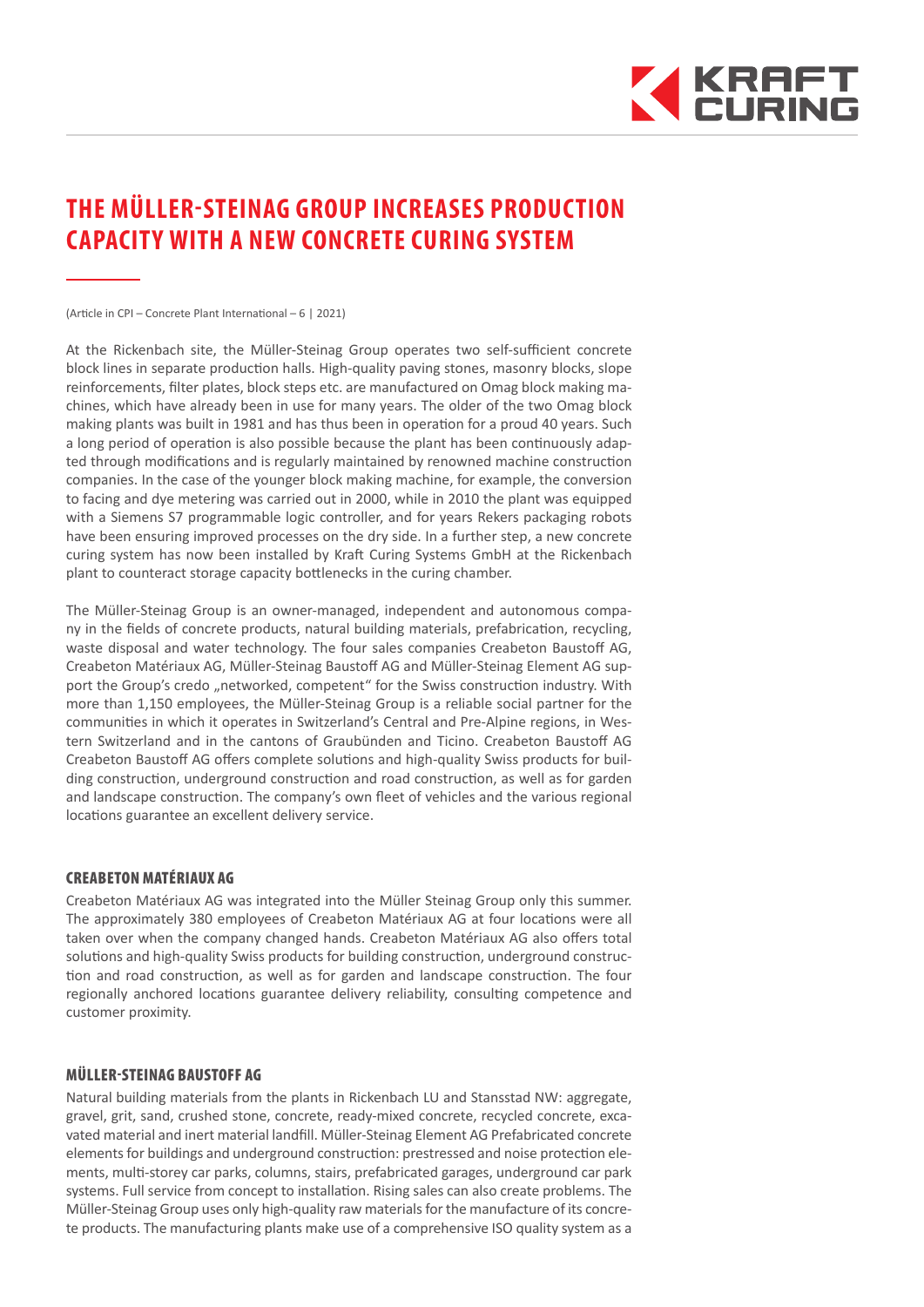

management tool and as a basis for the continuous further development and optimisation of production processes and products. The entire product range meets the requirements of SwissBeton, the Professional Association for Swiss Concrete Products, and European standards. The timely dispatch of all concrete products to building sites throughout Switzerland is guaranteed thanks to the modern transport fleet.

In Rickenbach, concrete products with block heights of 6 to 30 cm and various surface dimensions have been produced with extended working hours up to now, with an annual production output of approx. 43,000 t. Due to constantly increasing sales, however, additional shifts have had to be worked in the recent past, often on Saturdays as well. Frequently, the plant could no longer produce because the capacity of the curing chamber was exhausted. "The production management was studying a chamber extension, but this would have had several negative effects, such as the loss of storage space outside, the risk of thermal bridging (new building to old building), the finger car including the control system would have had to be extended and additional production boards would have had to be purchased," says the Head of Research and Development/Projects at the Müller-Steinag Group, Roland Erni. "So I looked for another solution and found it with Kraft. After a short evaluation phase with the first discussions in November 2020, the management decided in favour of the conversion starting in February 2021", continues Roland Erni.

"The target was clear: the old chamber heater was to be removed and replaced by a Quadrix system from Kraft. The entire chamber was also to be re-insulated in all necessary places. A new extension to the chamber was planned as a plant room in which all technical plant components were to be housed." Roland Erni describes the expected direct influence on the products as follows: "It also had to be possible to palletise the products after about 8 hours, and in some cases also to feed them the next day for further processing to KBH's finishing lines or to the ageing drum with the new Penta sorting and packaging system – and of course we expected an improvement in the already very high product quality through controlled heat development."

The planning and purchase of the new plant was completed within one month in December 2020. The entire Covid 19 measures with their corresponding consents did not make the task any easier. On February 1, 2021, Kraft began construction according to the specifications. Due to the local conditions, the ceiling was insulated under difficult conditions, and pipes and ducts for the supply and return were installed. Motors and blowers were put into place until the 5 truck-loads of installation parts had all been installed, and the chamber was finished after one month. "During the chamber rebuild, the regular annual overhauls were performed on the block making machine, dry side, robot, etc. All the works were completed in coordination with one another and so we were able to store the first products in the new chamber on 3 March 21," says Roland Erni, expressing his satisfaction with the work.

"At a temperature of 33 °C and up to 85 % humidity we now produce our products and can pack the cured products after about 8 hours on the packaging line even at the low outside temperatures in spring. The products have a very good visual appearance. Blocks in the lower area of the curing chamber and blocks in the upper area no longer show any colour differences. In addition, our goals such as meeting deadlines for reconstruction, increased efficiency and quality, faster finishing of products and less Saturday work were met."